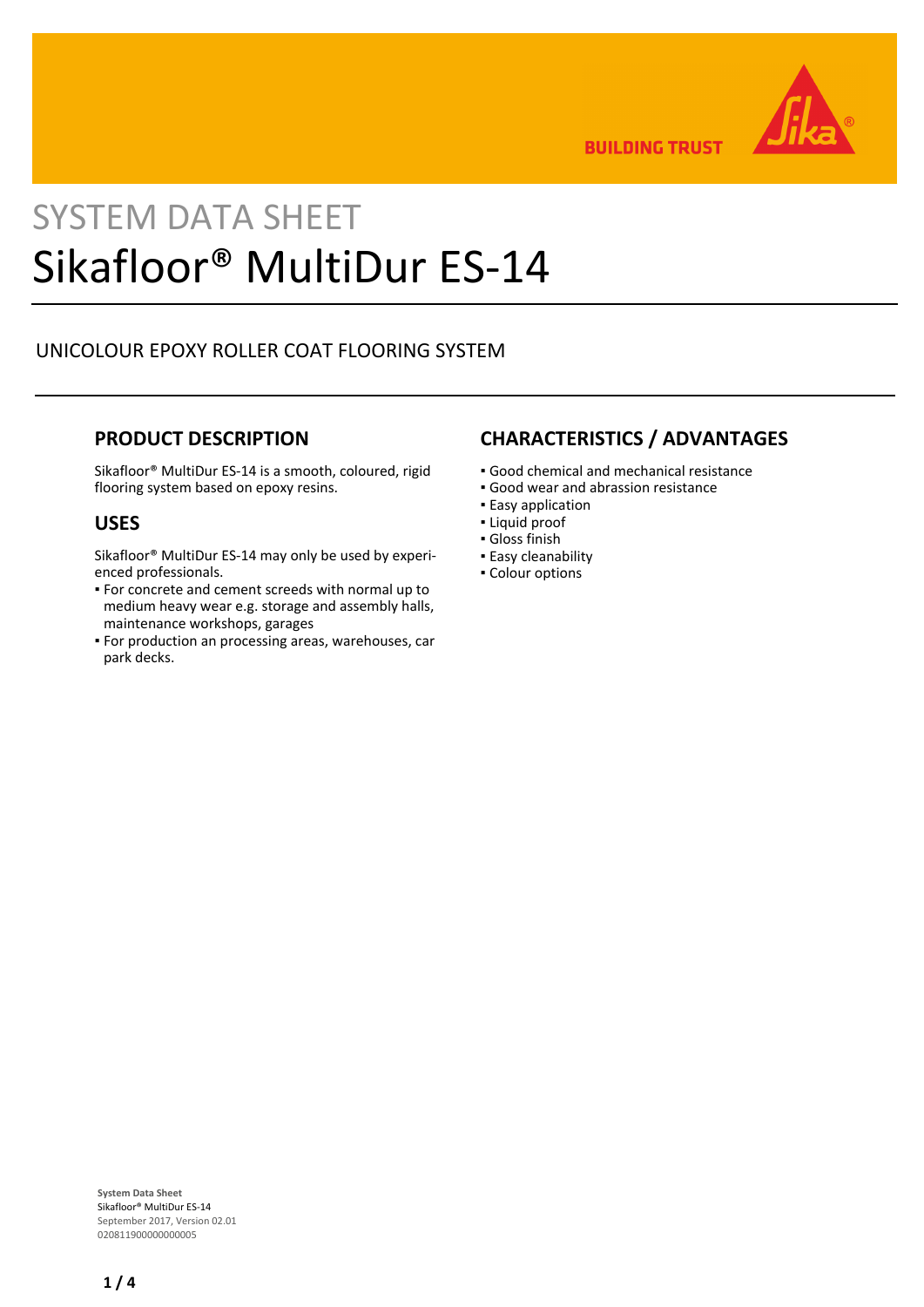**System Structure Sikafloor® MultiDur ES-14**



| Layer                                                           | Product             |                                                                                                                                  |  |  |
|-----------------------------------------------------------------|---------------------|----------------------------------------------------------------------------------------------------------------------------------|--|--|
| 1. Primer                                                       | Sikafloor®-156/-161 |                                                                                                                                  |  |  |
| 2. Top coat                                                     | Sikafloor®-264      |                                                                                                                                  |  |  |
| Epoxy                                                           |                     |                                                                                                                                  |  |  |
| Gloss finish                                                    |                     |                                                                                                                                  |  |  |
| Available in various colour shades                              |                     |                                                                                                                                  |  |  |
| $0.6 - 0.8$ mm                                                  |                     |                                                                                                                                  |  |  |
| ~76 (7 days / +23 °C)                                           |                     | (DIN 53 505)                                                                                                                     |  |  |
| ~28 mg (CS 10/1000/1000) (7 days / +23 °C)                      |                     | (DIN 53109)                                                                                                                      |  |  |
| > 1.5 N/mm <sup>2</sup> (failure in concrete)                   |                     | (ISO 4624)                                                                                                                       |  |  |
| Please refer to the chemical resistance chart of Sikafloor®-264 |                     |                                                                                                                                  |  |  |
| Exposure*                                                       | Dry heat            |                                                                                                                                  |  |  |
| Permanent                                                       | +50 $^{\circ}$ C    |                                                                                                                                  |  |  |
| Short-term max. 7 d                                             | +80 °C              |                                                                                                                                  |  |  |
| Short-term max. 12 h                                            | $+100 °C$           |                                                                                                                                  |  |  |
| al<br>(steam cleaning etc.)                                     |                     |                                                                                                                                  |  |  |
|                                                                 |                     | Short-term moist/wet heat* up to $+80$ °C where exposure is only occasion-<br>*No simultaneous chemical and mechanical exposure. |  |  |

## **APPLICATION INFORMATION**

| Consumption                    |                       | Sikafloor <sup>®</sup> MultiDur ES-14 system      |                                                               |  |  |
|--------------------------------|-----------------------|---------------------------------------------------|---------------------------------------------------------------|--|--|
|                                | <b>Coating System</b> | Product                                           | Consumption                                                   |  |  |
|                                | Primer                | $1-2 \times$ Sikafloor®-156/-<br>161              | $1 - 2 \times 0.35 - 0.55$ kg/m <sup>2</sup>                  |  |  |
|                                | Top coat              | $1-2 \times$ Sikafloor®-264                       | $1 - 2 \times 0.25 - 0.3$ kg/m <sup>2</sup><br>for each layer |  |  |
| <b>Product Temperature</b>     |                       | Please refer to the individual Product Data Sheet |                                                               |  |  |
| <b>Ambient Air Temperature</b> |                       | +10 °C min. $/$ +30 °C max.                       |                                                               |  |  |
| <b>Relative Air Humidity</b>   | 80 % r.h. max.        |                                                   |                                                               |  |  |

**System Data Sheet** Sikafloor® MultiDur ES-14 September 2017, Version 02.01 0208119000000000005



**BUILDING TRUST**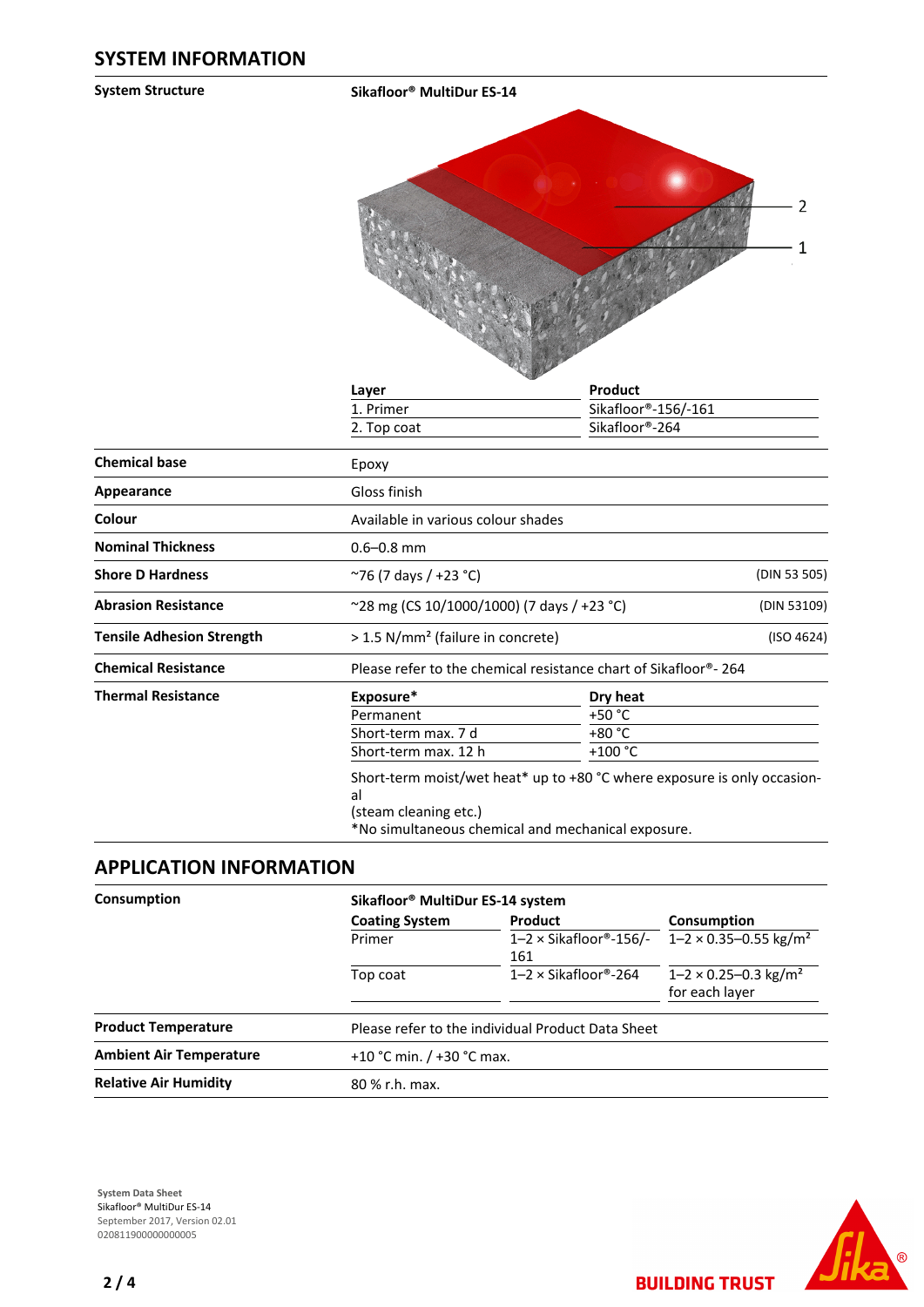| <b>Dew Point</b>                     | Beware of condensation!                                                                                                                                                                                                                                                                |                                                         |                     |                      |                |                  |
|--------------------------------------|----------------------------------------------------------------------------------------------------------------------------------------------------------------------------------------------------------------------------------------------------------------------------------------|---------------------------------------------------------|---------------------|----------------------|----------------|------------------|
|                                      | The substrate and uncured floor must be at least 3 °C above dew point to<br>reduce the risk of condensation or blooming on the floor finish.                                                                                                                                           |                                                         |                     |                      |                |                  |
| <b>Substrate Temperature</b>         |                                                                                                                                                                                                                                                                                        | +10 °C min. $/$ +30 °C max.                             |                     |                      |                |                  |
| <b>Substrate Moisture Content</b>    | When performing application work with Sikafloor® MultiDur ES-14, the<br>substrate moisture content must not exceed 4 % pbw measured by<br>Tramex. Test method: Sika®-Tramex meter, CM - measurement or Oven-<br>dry-method. No rising moisture according to ASTM (Polyethylene-sheet). |                                                         |                     |                      |                |                  |
| <b>Waiting Time / Overcoating</b>    | Before applying Sikafloor®-264 on Sikafloor®-156/-161 allow:                                                                                                                                                                                                                           |                                                         |                     |                      |                |                  |
|                                      |                                                                                                                                                                                                                                                                                        | Substrate temperature<br><b>Minimum</b>                 |                     |                      | <b>Maximum</b> |                  |
|                                      | $+10$ °C                                                                                                                                                                                                                                                                               |                                                         | 24 hours            |                      | 3 days         |                  |
|                                      | $+20 °C$                                                                                                                                                                                                                                                                               |                                                         | 12 hours            |                      | 2 days         |                  |
|                                      | $+30 °C$                                                                                                                                                                                                                                                                               |                                                         |                     |                      | 1 day          |                  |
|                                      |                                                                                                                                                                                                                                                                                        | Before applying Sikafloor®-264 on Sikafloor®-264 allow: |                     |                      |                |                  |
|                                      |                                                                                                                                                                                                                                                                                        | Substrate temperature                                   |                     | <b>Minimum</b>       | <b>Maximum</b> |                  |
|                                      | $+10$ °C                                                                                                                                                                                                                                                                               |                                                         | 30 hours            |                      | 3 days         |                  |
|                                      | $+20 °C$<br>24 hours                                                                                                                                                                                                                                                                   |                                                         |                     | 2 days               |                |                  |
|                                      | +30 °C                                                                                                                                                                                                                                                                                 | 16 hours                                                |                     |                      | 1 day          |                  |
|                                      | Times are approximate and will be affected by changing ambient condi-<br>tions particularly temperature and relative humidity.                                                                                                                                                         |                                                         |                     |                      |                |                  |
| <b>Applied Product Ready for Use</b> | <b>Temperature</b>                                                                                                                                                                                                                                                                     |                                                         | <b>Foot traffic</b> | <b>Light traffic</b> |                | <b>Full cure</b> |
|                                      | $+10 °C$                                                                                                                                                                                                                                                                               | $~\sim$ 72 hours                                        |                     | $~\sim$ 6 days       |                | $~\sim$ 10 days  |
|                                      | $+20 °C$                                                                                                                                                                                                                                                                               | $\approx$ 24 hours                                      |                     | $\sim$ 4 days        |                | $\sim$ 7 days    |
|                                      | +30 °C                                                                                                                                                                                                                                                                                 | $~^{\sim}$ 18 hours                                     |                     | $\approx$ 2 days     |                | $\approx$ 5 days |
|                                      | Note: Times are approximate and will be affected by changing ambient<br>conditions.                                                                                                                                                                                                    |                                                         |                     |                      |                |                  |

### **PRODUCT INFORMATION**

| Packaging                 | Please refer to the individual Product Data Sheet |
|---------------------------|---------------------------------------------------|
| <b>Shelf Life</b>         | Please refer to the individual Product Data Sheet |
| <b>Storage Conditions</b> | Please refer to the individual Product Data Sheet |

numbers.

in each area is applied from the same control batch

## **MAINTENANCE**

#### **CLEANING**

Please refer to the Sikafloor®- Cleaning Regime

## **FURTHER DOCUMENTS**

- **Sika® Infromation Manual Mixing & Applications of** Flooring systems
- **E** Sika<sup>®</sup> Information Manual Evaluation and Preparation of Surfaces for Flooring systems

## **LIMITATIONS**

- Do not apply Sikafloor® MultiDur ES-14 on sub-▪ strates with rising moisture.
- Freshly applied Sikafloor® MultiDur ES-14 must be protected from damp, condensation and water for at least 24 hours.
- The incorrect assessment and treatment of cracks may lead to a reduced service life and reflective cracking.
- For exact colour matching, ensure the Sikafloor®-264

**System Data Sheet** Sikafloor® MultiDur ES-14 September 2017, Version 02.01 020811900000000005



**BUILDING TRUST**